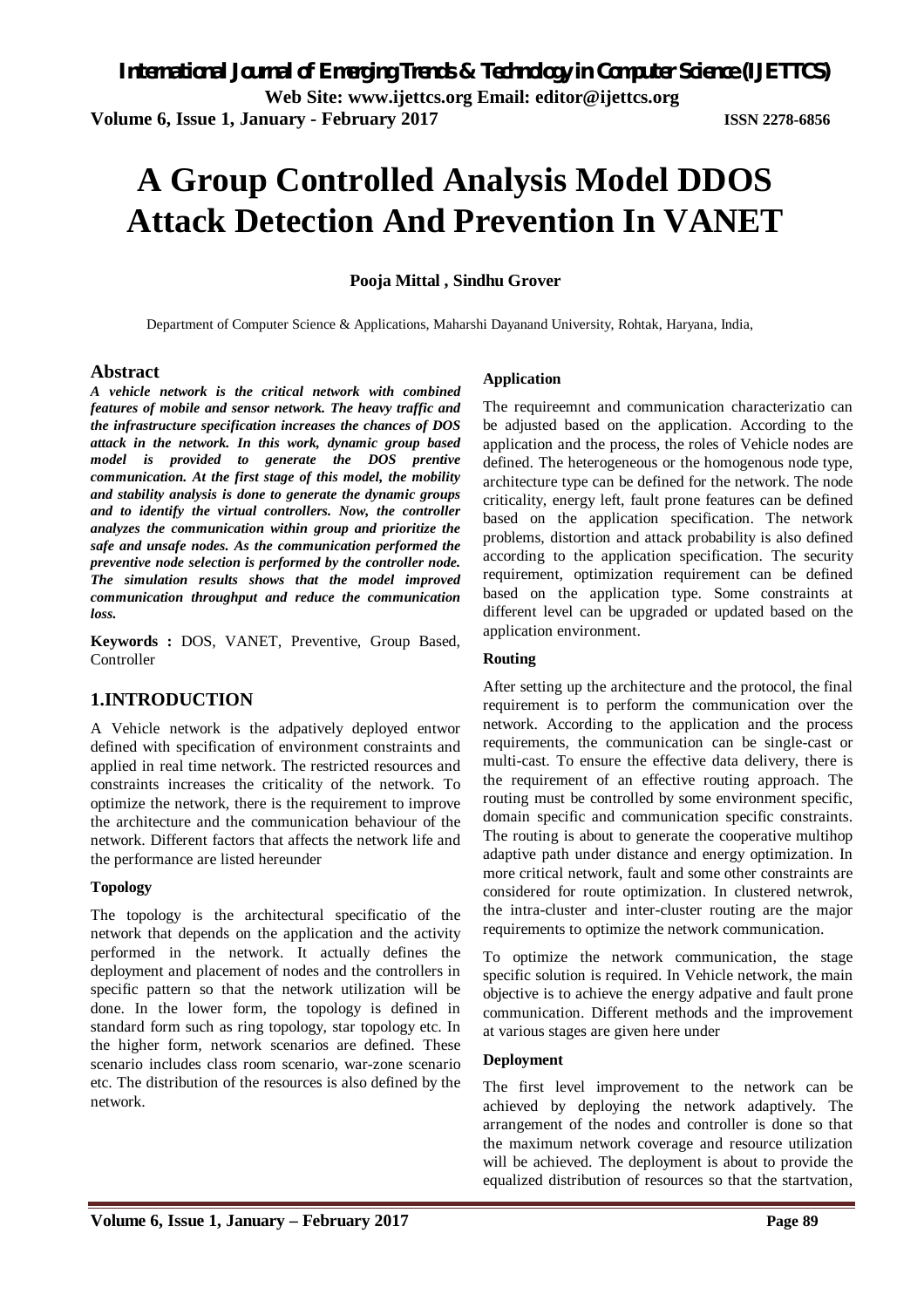# *International Journal of Emerging Trends & Technology in Computer Science (IJETTCS)* **Web Site: www.ijettcs.org Email: editor@ijettcs.org**

**Volume 6, Issue 1, January - February 2017 ISSN 2278-6856**

bottle neck and congestion situations will not occur. The deployment must be considered in such way, the node degree must be higher so that the alternative node selection will be done on requirement. Deployment must be adaptive to the application, environment, architecture and the routing. The network density, infstructure devices and the service distribution is provided for effective network deployment.

#### **Topology Control**

The topogy control is the another architectural constraint defined to provide the effective communication and resource management. The energy consumption over the network can be controlled by controlling the topology. The topology adjustment is required to achieve the communication at node level and network level. The transmission control, communication control can be achieved via topology control.

# **2. LITERATURE REVIEW**

DDOS attack is common attack form that occur in a network because of heavy traffic. In not only slow down the communication but also disrupt the service access. The unavailability like situations can occur in this attack form. The efforts of earlier researchers is provided in this section. Verma et. al.[1] has provided the work on Chock filter based detection scheme against the DOS attack. The malicious node identification was here done using Bloom filter integration. The service availability to the vehicle is analyzed relative to different resources. The defensive mechanism was introduced by the author. Verma et. al.[2] has provided the UDP spoofing for prevention from DOS attack in vehicle network. The method was based on the storage effective tracking by observing the incorporating IPs. The lightweight method was provided with resonable reosuce consumption to defend from flooding attack. The method reduced the storage allocation and the computational cost. Tyagi et. al.[3] has analyzed the threats in vehicle network and provided the authentication preserved solution against the attack. Different suspectible problems were recognized by the model inlcuding protocol tunneling, eavedropping, unauthorized access and DOS attack. The model observed the topological structure of the network and applied the time critical analysis to identify the safe transmission over the network. The security framewokr was provided to reduce the attack impact over the network. Azogu et. al.[4] provided the anti jamming method by applying the carrier sensing. The defensive mechnism was directed by author with specification of security metrics and measures. A channel specific observation and validation was provided to manage the design features in VANET. Author processed the attack model and defensive model with specification of semi dynamic attacks. The channel surfing and hideaway methods were also incorporated to provide the safe communication. A mobility preserved communication

model was provided by the author against the mobility and the environment constraints. The resource utilization with integrated security was provided by the author.

Othman et. al.[5] provided the attack modeling and defined the preventive tool against the jamming attack. The markov chain model was provided with security specification under the Automata network. The attack specific observation was taken to regulate the work under attack monitoring. Author observed the greedy behaviour of nodes and provided the automata processing for generating the attack preserved communication. The work ensured the synchronized communication under loss probability analysis. RoslinMary et. al.[6] has provided a new DOS detection algorithm called APDA (Attacked Packet Detetion Algorithm). The method analyzed the packet and the communication pattern before the verification time which itself reduced delay overhead and improved the communication throughput. The vehicle specific mechanism was provided by the author to verify the communication with in session and recognize the misbehaving node. Verma et. al.[7] has proposed a method based on master chock filter and provided the traffic anlaysis from the originator. The preventive flooding algorithm was provided against sniffing attack. The protocol specific evaluation under mobility model observation and interaction was provided by the author. The pair wise synchronization was achieved with reference broadcast scheme to achieve the reliable communication against uncertain conditions. The complementary and cooperative communication was provided by the author to achieve the message validation. Kim et. al.[8] has explored the DOS attack in reference of Vehicle network. The network capability analysis and the impact of DOS attack on these capablities is provided by the author. The traffic sensitive disruption was also handled by the author to provide the secure communication over the network. Singh et. al.[9] has provided an improved DOS detection method called EAPDA (Enhanced Attacked Packet Detection Algorithm) for vehicular network. The algorithmic model provided here is based on the deterioration and provided the performance driven measure to reduce the communication delay. The attack preserved model was provided by the author to generate the adaptive work solution. The algorithm observed the attack criticality and provided the robust solution.

He et. al.[10] has provided a secure signature specific authentication scheme for mitigating the DOS attack. A trust adpative method was provided to recognize the bogus message communication. Author preserved the thread model so that the security evaluation was provided under the attack voilaton so that the communication solution can be obtained. Group rekeying scheme was provided to provide trust adaptive communication. A trust preserved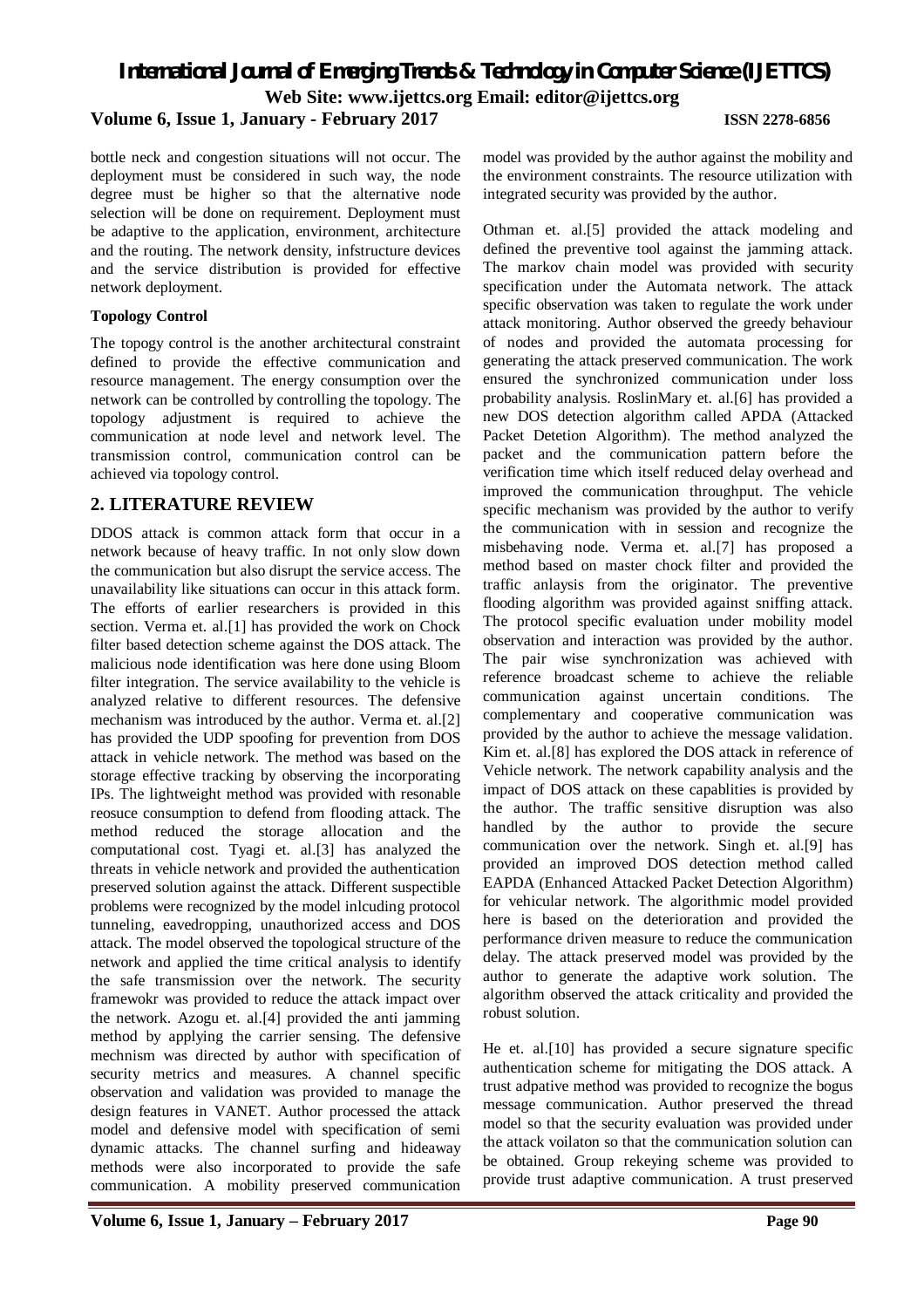*International Journal of Emerging Trends & Technology in Computer Science (IJETTCS)* **Web Site: www.ijettcs.org Email: editor@ijettcs.org** 

### **Volume 6, Issue 1, January - February 2017 ISSN 2278-6856**

communication was provided to provide safe network communication. Rajani et. al.[11] defined a swarm based model to achieve the communication security. The message confidentiality, integirty and authorization was provided by the method. Mokdad et. al.[12] used the routing specific solution against DOS attack in sensor network. The transmission was provided on multiple network paths so that the secure routing method was provided. The multipath was generated between the source<br>and destination nodes. The attack preserved and destination nodes. The attack preserved communication was provided by the author. The trust based key management model was provided by the author to provide secure and reliable communication. Mohammed et. al.[13] defined a study on different attack forms in vehicular adhoc network.

#### **3.RESEARCH METHODOLOGY**

DDOS is the common attack form defined in a wireless network in which the heavy communication traffic flows. This heavy communication not only slow down the communication but also occupy the resources unnecessarily. To provide the effective and safe communication, there is the requirement to identify the attack in earlier stage. In this present work, a group adaptive virtual controller based method is provided for DOS attack detection in the vehicular adhoc network. The work is here defined under the phenomenon of group formation. As the network is infrastructure based and controlled by the placed road side units. Lot of traffic flows in the region of each road side units because of which the communication loss can occur. The provided method has observed the vehicle nodes under physical characterization. This characterization includes the nodes position and the mobility. Based on this observation, the virtual groups are formed by the vehicle nodes. Each of the group is also identified by the controller node. The group formation is here done under the speed, direction and positional specification. Once the groups are formed, the centralized node is considered as the controller node. Now the communication in the region is controlled by this controller and observed the nodes with in this virtual region.

In the second stage, the communication analysis is performed by the controller node within the region. This anlaysis is done under the communication loss, communication delay and response time parameters. Based on these parameters the adaptive effective nodes are identified. The nodes are categorized as the safe and unsafe node by performing the parametric analysis. This parameteric analysis is shown here in figure table 1

**Table 1 :** Parammetric Analysis

```
If (CommLoss(VehicleNode)=Low And 
CommDelay(VehicleNode)=Low And 
ReponseTime(VehicleNode)=Low
{
Set VehicleNode.type=safe
}
Else If (CommDelay (VehicleNode)=Low And 
ReponseTime(VehicleNode)=Low
{
Set VehicleNode.type=safe
}
Else if(CommDelay (VehicleNode)=High Or CommLoss 
(VehicleNode)=High)
{
Set VehicleNode.type=unsafe
}
```
Here table 1 has showed the rules considered for the detection of the attacker nodes as well as the safe nodes. Now the communication will be performed through these safe nodes so that the improved communication is expected from the work. The work is applied on city scenario. The results obtained from the work are discussed in next section.

# **4.RESULTS**

The provided work is implemented in NS2 environment. The city scenario is composed with 40 vehicle nodes. The infrastructure driven network is composed. The heavy communication traffic is applied to simulate the situatation of DOS attack. The comparative simulation results are here taken in terms of communication delay, packet transmission parameters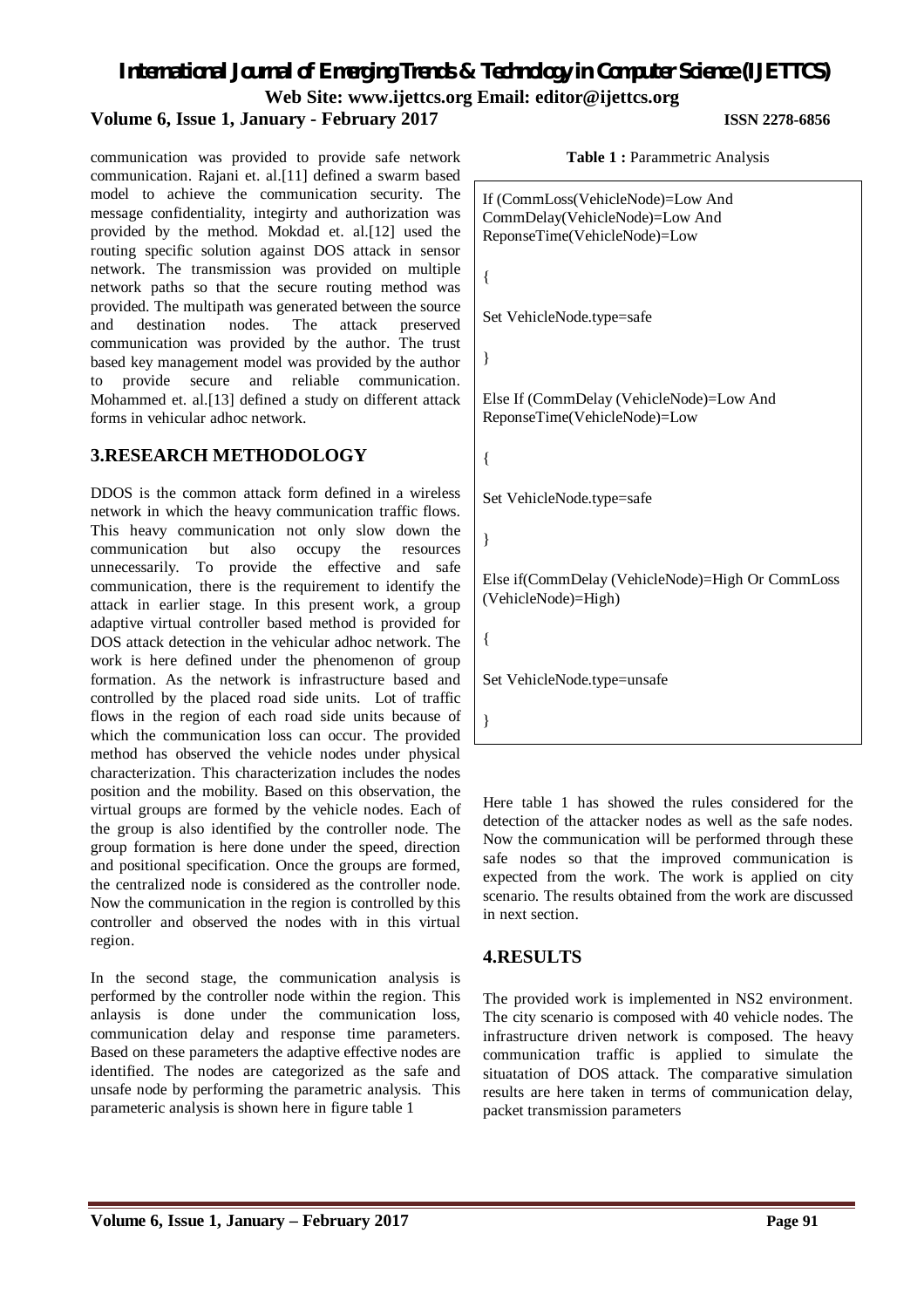# *International Journal of Emerging Trends & Technology in Computer Science (IJETTCS)* **Web Site: www.ijettcs.org Email: editor@ijettcs.org Volume 6, Issue 1, January - February 2017 ISSN 2278-6856**





**Figure 1 :** Communication Delay Analysis

Here figure 1 is hsowing the analysis of work in terms of communication delay. The results shows that the method has reduced the communication delay as the attack preventive solution is obtained.



**Figure 2 :** Packet Communication Analysis

Here figure 2 is hsowing the analysis of work in terms of Packet Communication. The results shows that the method has improved the packet communication as the attack preventive solution is obtained.



**Figure 3 :** Bytes Communication Analysis

Here figure 3 is hsowing the analysis of work in terms of bytes Communication. The results shows that the method has improved the bytes communication as the attack preventive solution is obtained.

The comparative analysis is also obtained in terms of communication PDR, communication throughput and Packet Lossrate parameters. The comparative results derivation among these parameters is given here under. Throughput here defines the packet communication per 1000 packets. The numbers of successful communication performed are observed by the throughput. The ratio driven observation in terms of successful packet delivery is represented by PDR (Packet Delivery Ratio). The third parameter is communication loss analysis which is observed in terms of communication failures. These all parameters are shown here in table 1

**Table 1:** Throughput Analysis

| Measures    | Existing   | Proposed |
|-------------|------------|----------|
| Performance | Techniques | Model    |
|             |            |          |
| Throughput  | 612.13     | 869.36   |
|             |            |          |
|             |            |          |
| <b>PDR</b>  | 94.29      | 98.36    |
|             |            |          |
|             |            |          |
| Comm Loss   | 5.71       | 1.64     |
|             |            |          |
|             |            |          |